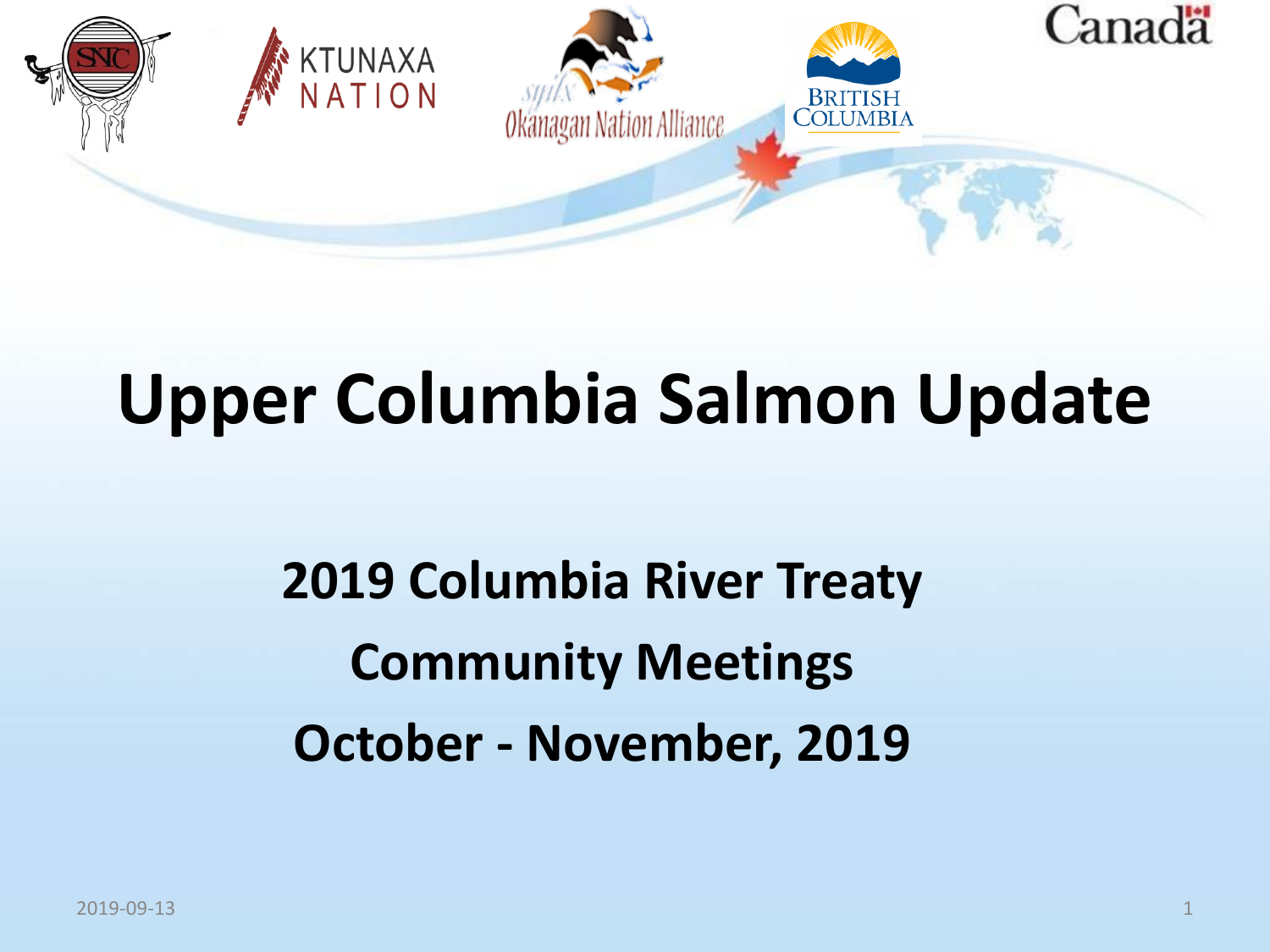# **What Was Lost?**

- Annual average runs above Grand Coulee of **2.6 – 3.7 million salmon and steelhead**
- Thousands of stream miles of mainstem and tributary habitat
- 4 major nursery lakes
- 5 Upper Columbia (US) tribes annual consumption of **6.8 to 13.1 million pounds (~650,000 fish)**
- Indigenous Nations' (Canada) annual consumption of **125,000 – 750,000 salmon and steelhead**
- Lower river tribes' **annual harvest of 1.5 to 2.6 million salmon and steelhead destined to spawn above Chief Joseph Dam**

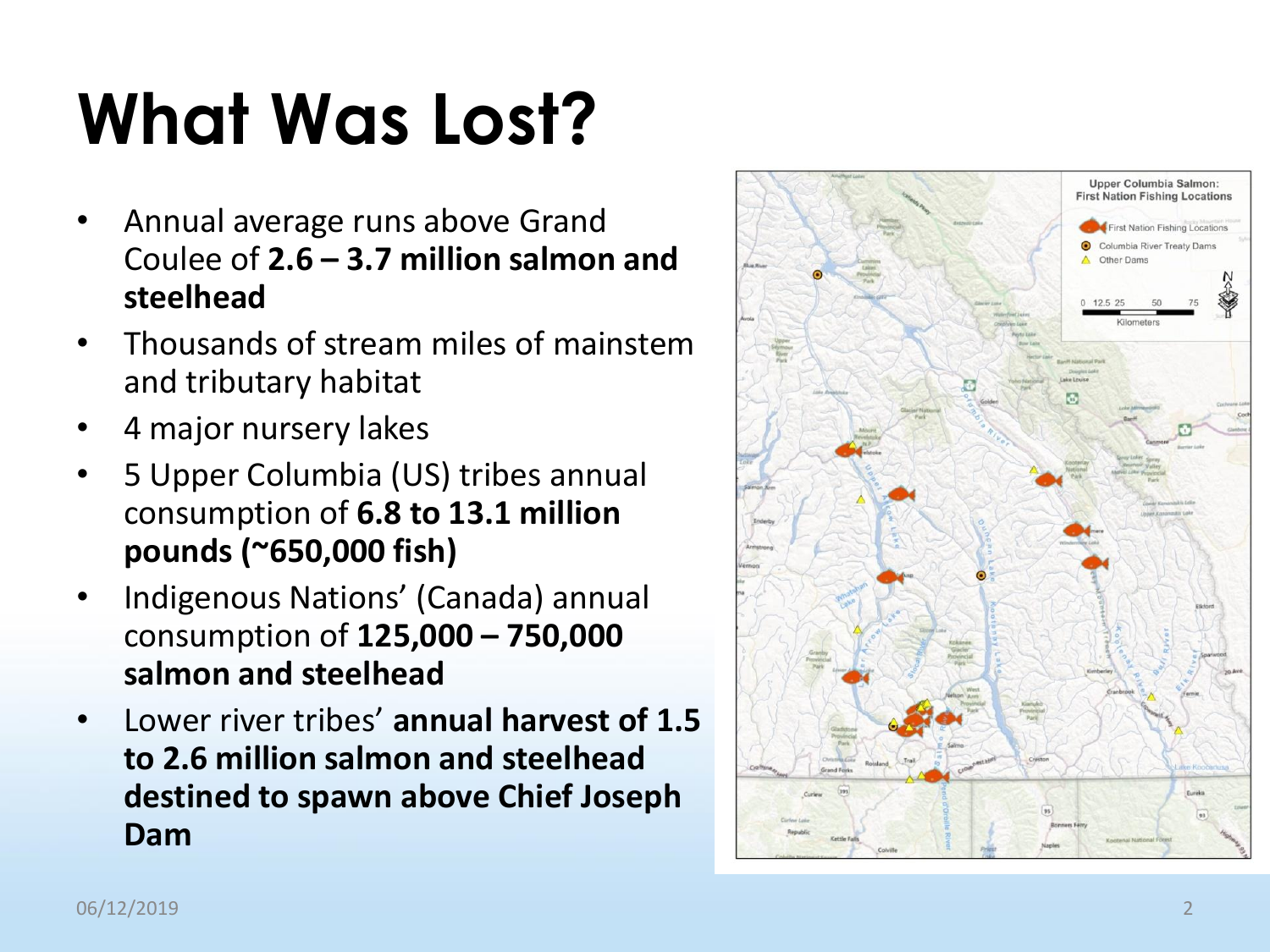## **Timeline to Letter of Agreement**

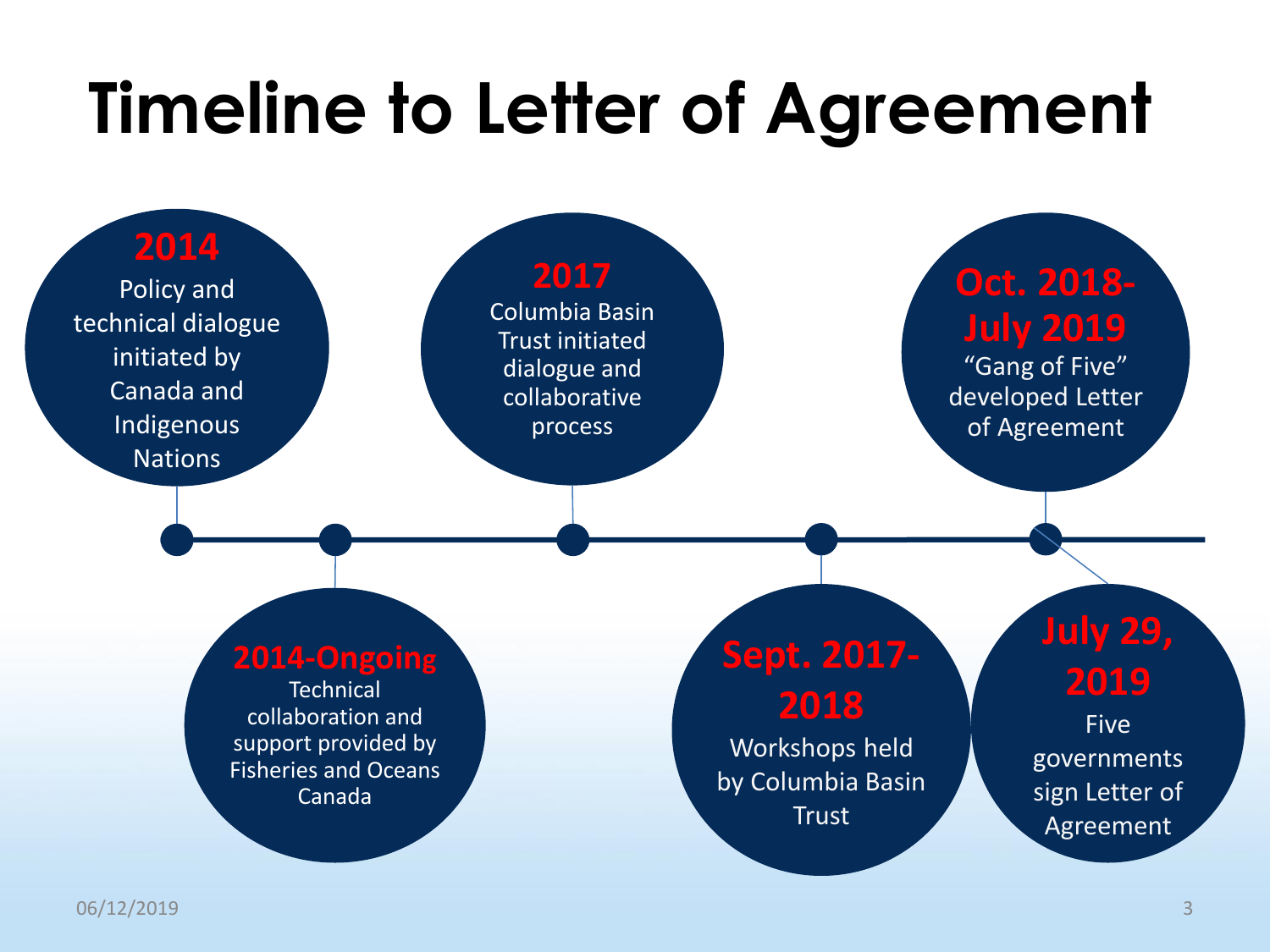#### **LOA Commitments & Anticipated Outcomes**

- LOA represents a **three-year commitment** to explore the feasibility of salmon reintroduction **with funding** provided by the CBT, BC, and Canada
- Under the LOA**, the parties will…**
	- o Develop a **strategic direction and five year workplan**, including responsibilities, timelines, budgets, and funding strategy
	- o Develop an innovative organizational structure that is **Indigenous led and guided by the UN Declaration**
	- o Include **Indigenous knowledge, heritage, and cultural values**
	- o Design and implement a **communications plan**
	- o Develop **relationships/partnerships in Canada and the U.S.**
	- o Identify **options and assess their feasibility**, including risks and benefits